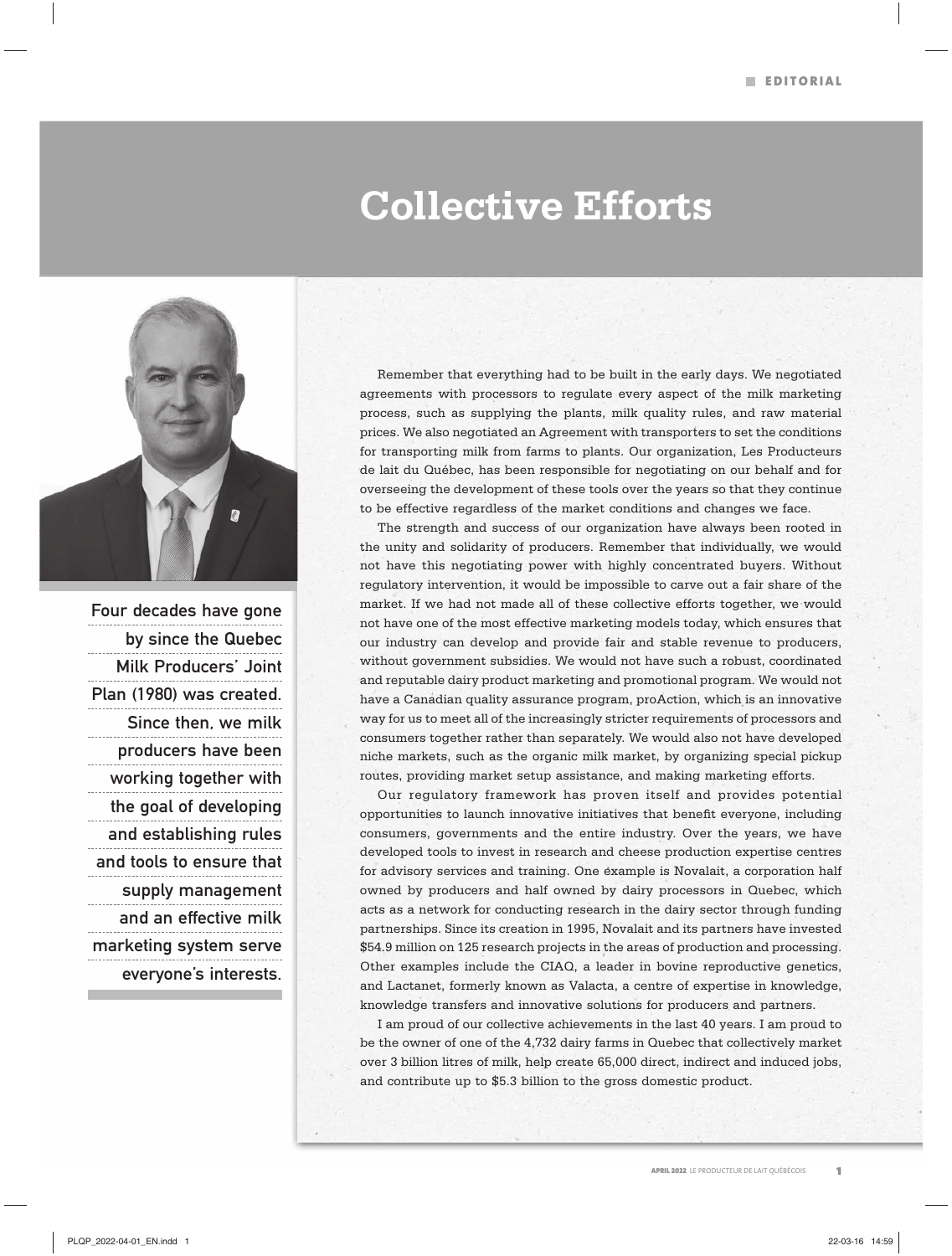In the coming months, we will need to carry out an important and meaningful democratic process together: updating the strategic plan of Les Producteurs de lait du Québec.

And don't forget that all of this is made possible by a democratic framework that empowers producers to achieve their shared priorities. Together, we create the resources, tools and expertise we need to accomplish our goals. We have no reason to feel self-conscious about our gains or our place in Quebec society because they reflect our many years of collective efforts and investments.

In the coming months, we will need to carry out an important and meaningful democratic process together: updating the strategic plan of Les Producteurs de lait du Québec. This process will be an opportunity to gain perspective, reflect and rally behind one vision and clear objectives. It is a critical moment for us to stop and think about how we can meet our current needs and the needs of future generations.

I do not have to tell you that we have faced many changes and challenges since the last planning process in 2015. These events will be given due consideration in our thought process. I am referring to the three consecutive trade agreements that were concluded at our expense by the federal government. I am referring to our farm revenue, which has fluctuated considerably, in part due to significantly higher production costs. I am referring to social pressure and expectations that we must take into consideration. I am referring to market growth, which also comes with considerable structural challenges. For these and all other challenges before us, we will need to find opportunities to better position ourselves for the future.

Stay tuned in the coming weeks and months for more details about the process. You will all be invited to share your thoughts on the directions that our organization should take to keep our dairy sector strong and united. We hope that you will participate in large numbers!

DANIEL GOBEIL Chairman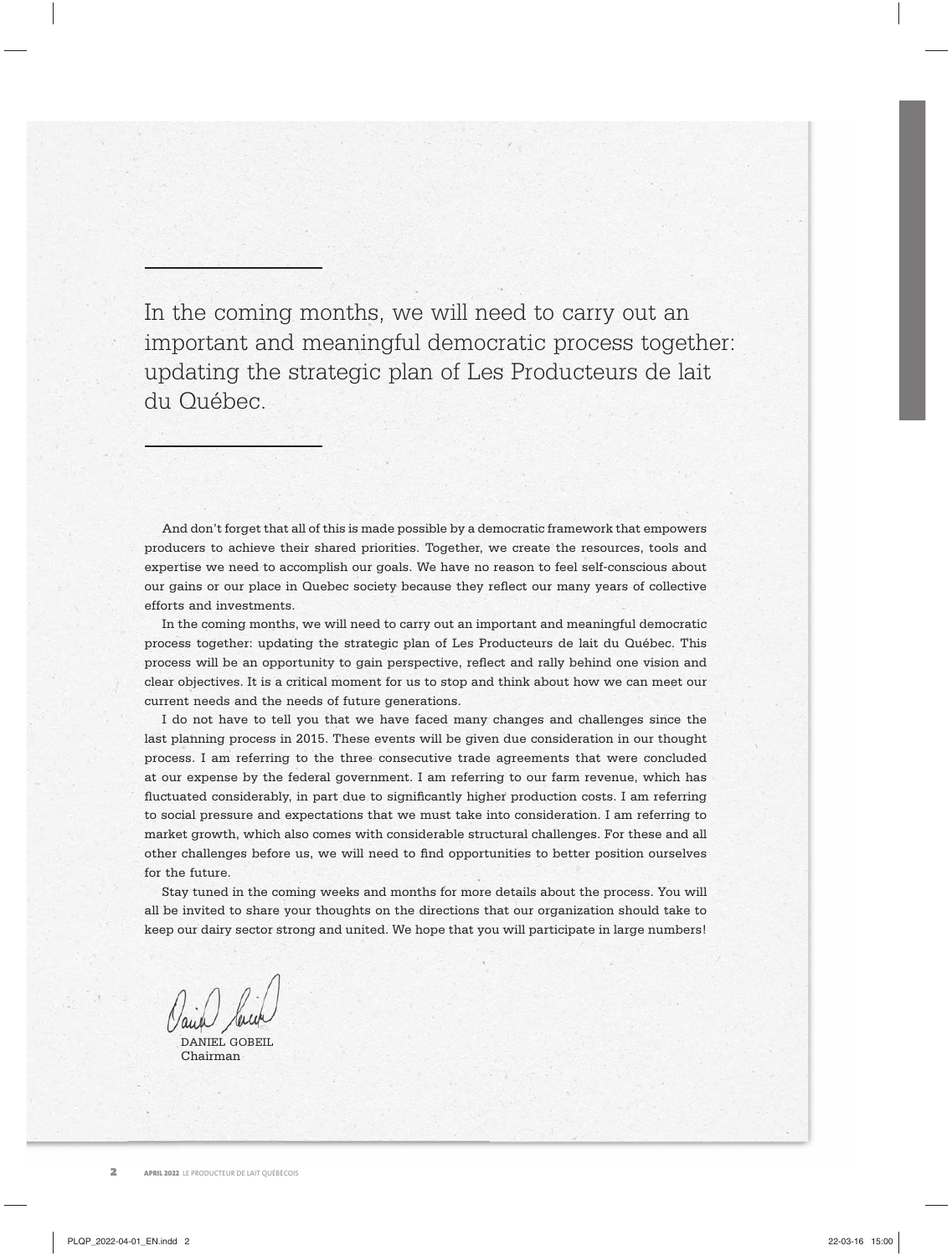By ISABELLE VEILLEUX, MV, Clinique vétérinaire Centre-du-Québec

# **Calf Hydration in Cases of Diarrhea: A Question of Life or Death**

 $\blacksquare$  At 5 in the morning, you enter the barn to carry out your usual tasks. You notice that a calf has diarrhea and seems a bit weak. Why is this calf now an emergency? And most importantly, what is the best way to rehydrate it?

#### HOW DO YOU ASSESS THE DEHYDRATION RATE?

Several parameters can be used to assess a calf's degree of hydration. This assessment allows us to determine whether oral rehydration is sufficient or intravenous hydration will need to be used.

### GENERAL CONDITION

When a calf is dehydrated, it W becomes less animated, slower and weaker, its head sags and it often looks **1**G

like it cannot balance and begins to stumble. When its condition worsens, it is unable to stand up without help or remain standing.

## PERSISTENT SKINFOLD

**2** Pinch a fold of skin on its neck and rotate it 90°. Normally, the skin should fall back into place in less than 2 seconds. The more dehydrated the animal is, the longer it takes for the skin to fall back into place.



## SUNKEN EYES **3** S

The more dehydrated it is, the T more sunken its eyes will be in their sockets.

#### **MUCUS MEMBRANES**  $\blacksquare$  IN THE MOUTH **4**

In a normal calf, the mucus I membranes are warm and moist, but they become sticky or even quite dry as the calf becomes more dehydrated.

 $\,$  SUCKING REFLEX

The more dehydrated a calf becomes, the weaker its sucking reflex gets until it disappears completely. This is probably the most important criterion to take into consideration. **5**

#### WHY NOT SIMPLY GIVE IT WATFR?

You should know that when a calf has diarrhea, it is not just losing water. It is also losing electrolytes, par ticularly sodium, chlorine, potassium and bicarbonates. Giving the calf electrolytes has two effects: It promotes the absorption of water and replaces the electrolytes the calf has lost.

Bicarbonate will also help reverse the effects of acidosis that develop during dehydration. Acidosis specifically causes the sucking reflex to decrease and disappear and the calf to become despondent.

You also want to give the calf a little energy, generally in the form of glucose, to compensate for the lower nutrient absorption. Therefore, it is